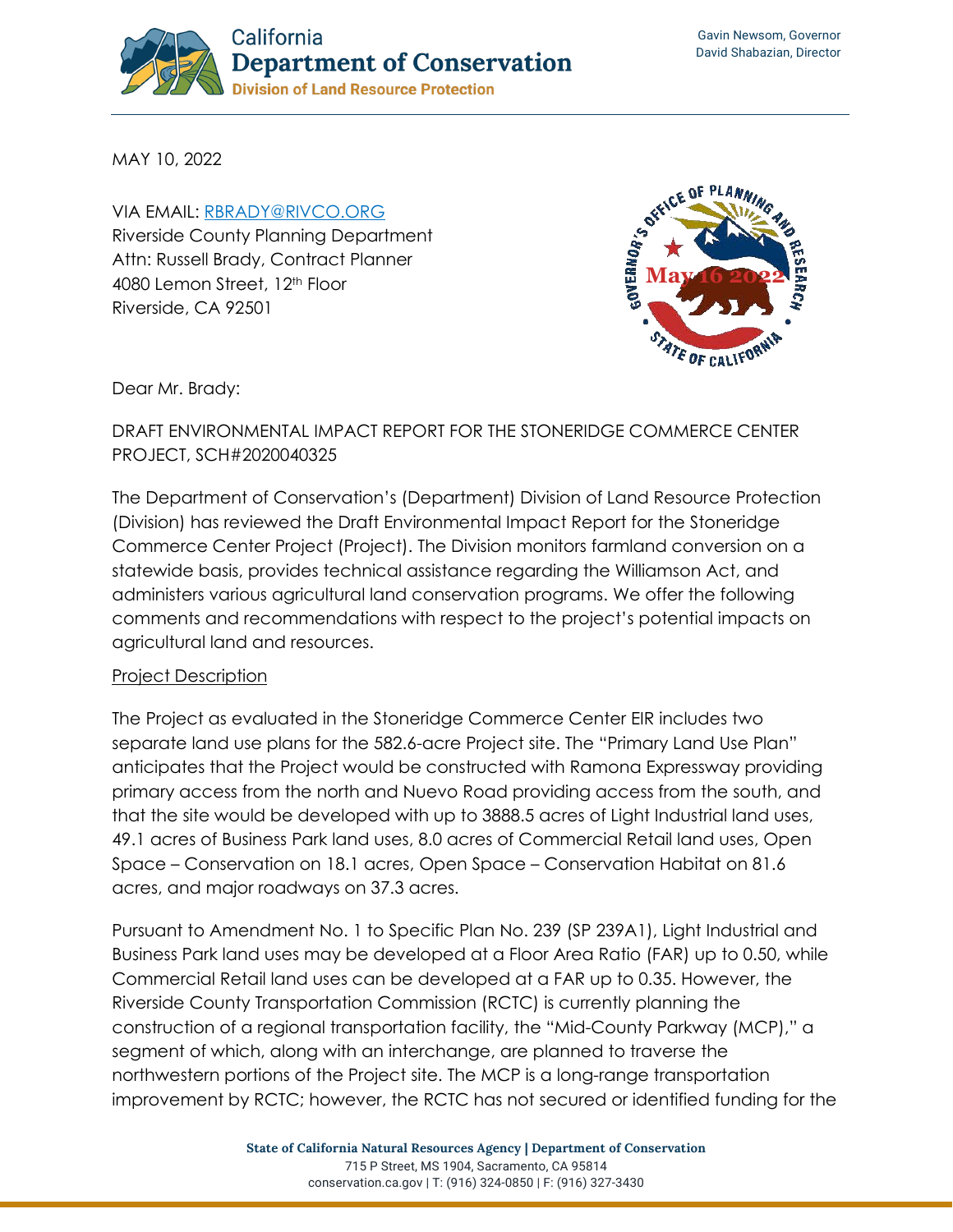segment of the MCP which traverses the Project area, and therefore the timing of this segment of the MCP and the associated interchange is unknown at this time.

In addition, and due to environmental, economic, right of way, or other factors, it is possible that RCTC ultimately may not construct the MCP in this portion of Riverside County. Notwithstanding, the "Alternative Land Use Plan" anticipates that the MCP would be constructed through the northwest portions of the site, in which case the site would be developed with 388.5 acres of Light Industrial land uses, 51.5 acres of Business Park land uses (of which 8.5 acres would be within the alignment of the MCP and would not be developed with Business Park land uses), 8.5 acres of Commercial Retail land uses (of which 0.2 acre would occur within the alignment of the MCP and would not be developed with Commercial Retail land uses), 18.1 acres of Open Space – Conservation, 81.6 acres of Open Space – Conservation Habitat, and 34.4 acres of major roadways.

As with the Primary Land Use Plan, the Alternative Land Use Plan would allow for development of Light Industrial and Business Park uses at a maximum FAR of 0.50, while Commercial Retail land uses could be developed at a maximum FAR of 0.35. Thus, in order to accommodate both the potential for the future construction of the MCP while also providing for development of the site in the event the MCP is not constructed as currently planned by RCTC, the two land use concepts are evaluated for the site throughout the Stoneridge Commerce Center EIR at an equal level of detail.

## Department Comments

The conversion of agricultural land represents a permanent reduction and significant impact to California's agricultural land resources. CEQA requires that all feasible and reasonable mitigation be reviewed and applied to projects. Under CEQA, a lead agency should not approve a project if there are feasible alternatives or feasible mitigation measures available that would lessen the significant effects of the project.

All mitigation measures that are potentially feasible should be included in the project's environmental review. A measure brought to the attention of the lead agency should not be left out unless it is infeasible based on its elements.

Consistent with CEQA Guidelines, the Department recommends the County consider agricultural conservation easements, among other measures, as potential mitigation. (See Cal. Code Regs., tit. 14, § 15370 [mitigation includes "compensating for the impact by replacing or providing substitute resources or environments, including through permanent protection of such resources in the form of conservation easements."])

Mitigation through agricultural easements can take at least two forms: the outright purchase of easements or the donation of mitigation fees to a local, regional, or statewide organization or agency whose purpose includes the acquisition and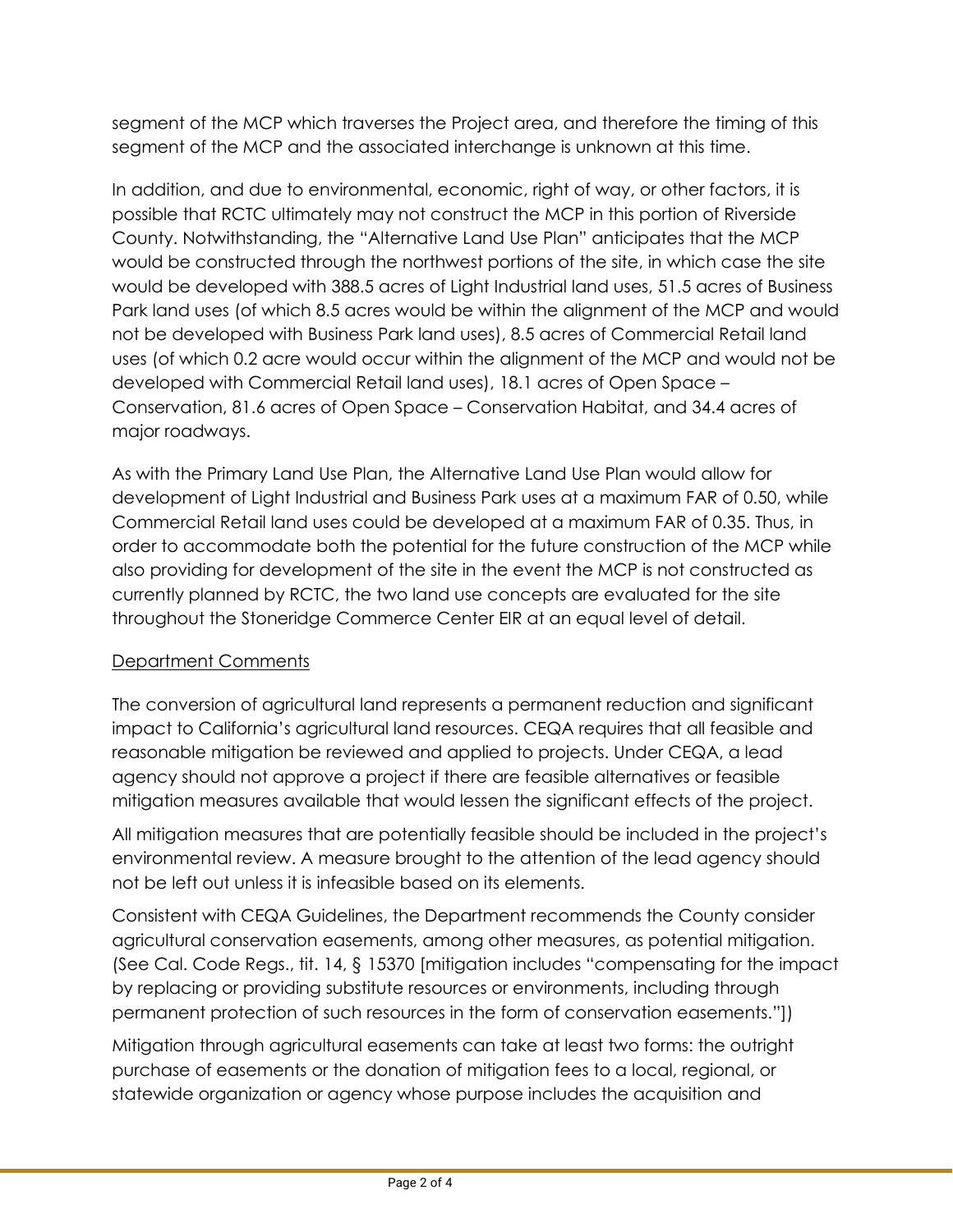stewardship of agricultural easements. The conversion of agricultural land should be deemed an impact of at least regional significance. Hence, the search for replacement lands should not be limited strictly to lands within the project's surrounding area.

A helpful source for regional and statewide agricultural mitigation banks is the California Council of Land Trusts. They provide helpful insight into farmland mitigation policies and implementation strategies, including a guidebook with model policies and a model local ordinance. The guidebook can be found at:

## [California Council of Land Trusts](https://www.calandtrusts.org/resources/conserving-californias-harvest/)

Of course, the use of conservation easements is only one form of mitigation that should be considered. Any other feasible mitigation measures should also be considered. Indeed, the recent judicial opinion in King and Gardiner Farms, LLC v. County of Kern (2020) 45 Cal.App.5th 814 ("KG Farms") holds that agricultural conservation easements on a 1 to 1 ratio are not alone sufficient to adequately mitigate a project's conversion of agricultural land. KG Farms does not stand for the proposition that agricultural conservation easements are irrelevant as mitigation. Rather, the holding suggests that to the extent they are considered, they may need to be applied at a greater than 1 to 1 ratio, or combined with other forms of mitigation (such as restoration of some land not currently used as farmland).

## **Conclusion**

The Department recommends further discussion of the following issues:

- Type, amount, and location of farmland conversion resulting directly and indirectly from implementation of the proposed project.
- Impacts on any current and future agricultural operations in the vicinity; e.g., land-use conflicts, increases in land values and taxes, loss of agricultural support infrastructure such as processing facilities, etc.
- Incremental impacts leading to cumulative impacts on agricultural land. This would include impacts from the proposed project, as well as impacts from past, current, and likely future projects.
- Proposed mitigation measures for all impacted agricultural lands within the proposed project area.